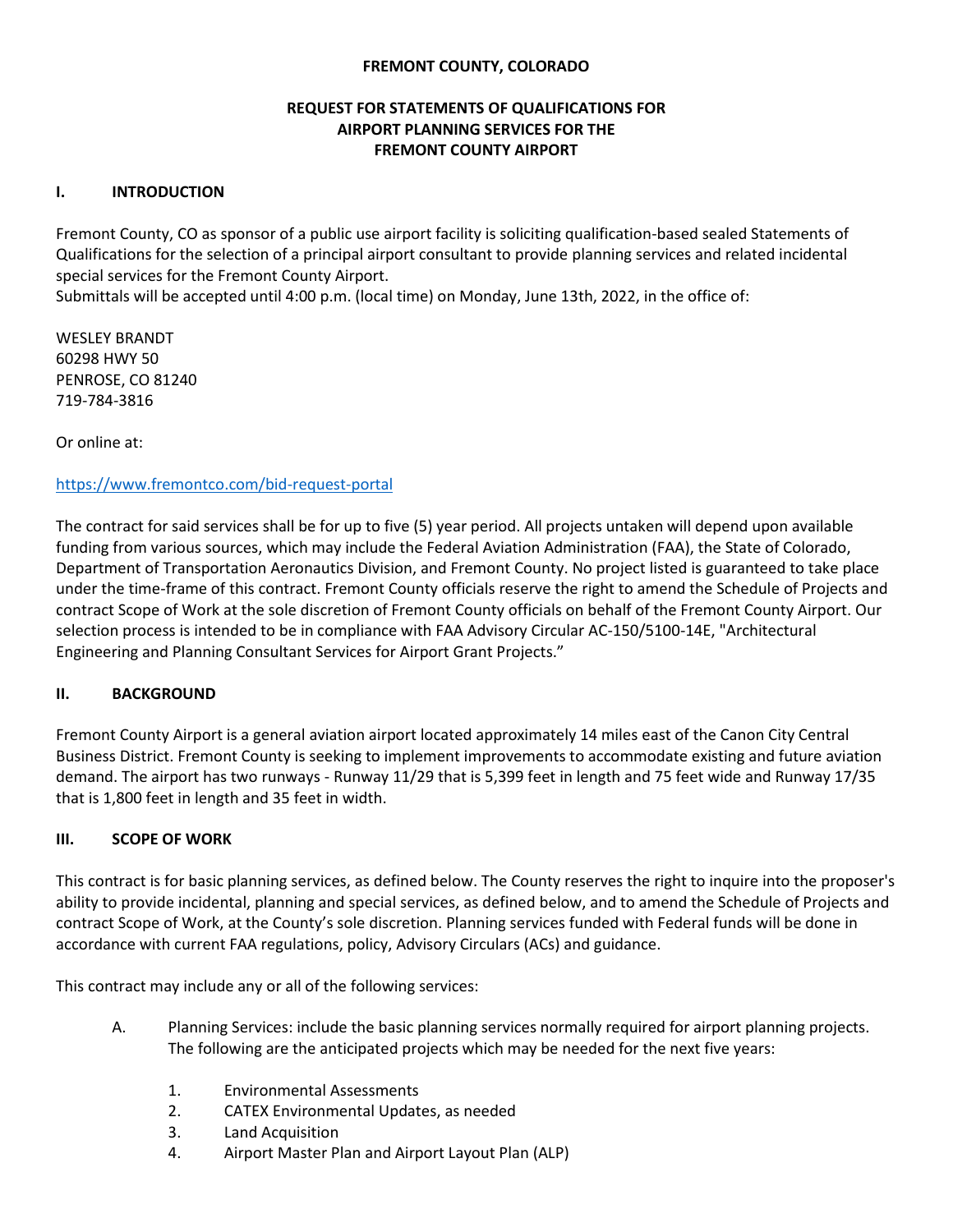- B. Basic Planning services will be conducted in phases:
	- 1. Planning Services. This category involves studies under the broad heading of master planning and includes, without limitation, such services as airport site selection, airport data collection; aeronautical activity forecasts; facility requirements determination; airport layout and terminal area plans; environmental assessment studies/reports, airport noise compatibility plans; compatible land use planning in the vicinity of airports; airport financing planning; and participation in public information programs.
	- 2. Special Services. These services are performed by the airport consultant (or through sub consultants) from time to time at the request of Fremont County and may include, without limitation, such services as soils investigations; land surveys, topographic maps, and photogrammetric; environmental studies; expert witness testimony; project feasibility studies; preparation of as-built plans; and miscellaneous plans, studies and assessment reports including environmental, noise, etc.
	- 3. FAA Airport Surveying-GIS Program Service. These services are performed by the airport consultant (or through sub consultants) at the request of Fremont County and may include without limitation, such services as collecting data that may include an obstruction survey, aerial photogrammetry and mapping done in accordance with FAA AC 150/5300-16A, 17Cand 18B.

The Airport Master Plan document and accompanying Airport Layout Plan will be prepared in accordance with current Federal regulations, policy, Advisory Circulars (ACs) and guidance, including the FAA Airports Standard Operating Procedure (SOP), Standard Procedure for FAA Review and Approval of Airport Layout Plans (ALPs) (ARP SOP 2.00); FAA SOP for FAA Review of Exhibit 'A' Airport Property Inventory Maps (SOP 3.00); FAA AC 150/5070-6B, Airport Master Plans; AC 150/5300-13A, Airport Design; AC 150/5060-5, Airport Capacity and Delay; and AC 150/5325-4B, Runway Length Requirements for Airport Design.

## **IV. CONTRACT LIMITATIONS**

- A. All parties competing for the work are advised that the work may be accomplished over the course of several FAA and CDOT grant projects.
- B. All parties are advised that some of the services listed may not be required and that Fremont County reserves the right to initiate additional procurement actions for any of the services included in the initial procurement.
- C. The services are limited to those projects which are expected to be initiated within five years of the date the contract is signed by the consultant.
- D. Do not include any information regarding your fee structure with your proposal. The negotiations of the fee services, i.e., those included in this procurement action but not in the initial contract, shall occur at the time those services are needed. A cost analysis shall be performed for each of these negotiations. If a price cannot be agreed upon between Fremont County and the selected firm, negotiations may be terminated and a new procurement action initiated.
- E. A formal contract will be entered into with the selected proposer.

## **V. SELECTION PROCESS**

The selection process will be in strict accordance with Federal Aviation Advisory Circular 150/5100-14 E, "Architectural, Engineering and Planning Consultant Services for Airport Grant Projects'', and 49CFR Part 18. Fees will be negotiated for projects on a task order basis as grants are obtained. Cost or fee information is not to be submitted with this proposal.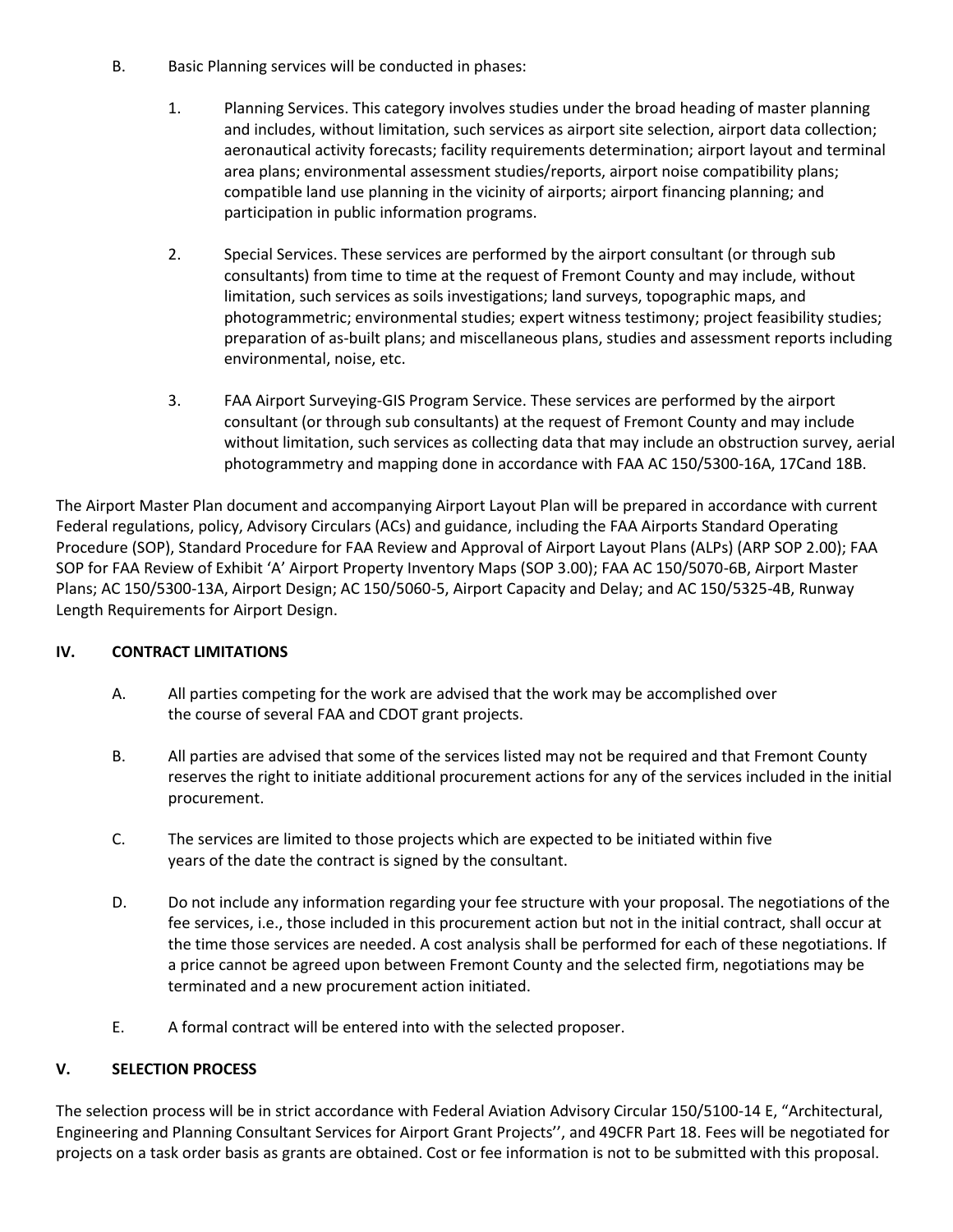The contract issued to the successful consultant is subject to the provisions of Executive Order 11246 (Affirmative Action to Ensure Equal Employment Opportunity) and to the provisions of the Department of Transportation Regulation 49 CFR Part 26 (Disadvantaged Business Participation). DBE firms are encouraged to participate.

A. Requirements for Package: Provide one (1) set of Statements of Qualifications. The set shall be limited to 30 pages, excluding cover letter and tabs. Tabs shall not include any additional information other than section number and/or section title. Any additional content will be considered extra pages.

# **VI. CONTENTS OF STATEMENT OF QUALIFICATIONS**

- A. Statements of Qualifications must be no more than 30 pages, exclusive of cover letters or letters of transmittal containing introductory language only. The Statement of Qualifications should include:
	- 1. A cover letter.
	- 2. A narrative statement detailing the firm's understanding of the requirements of Fremont County and the capability and experience in performing all or most aspects of the planning projects proposed.
	- 3. A general description of the firm, including company organizational structure, size of company, recent experience in comparable airport/aviation projects, and experience with projects funded by FAA AIP grants.
	- 4. Identification of those key individuals who will be involved in the proposed project(s), setting forth their qualifications, backgrounds, experience, and specific responsibilities.
	- 5. A representative list of previous clients and representative project comparable to the proposed planning projects listed above. Include contact person, airport, projects(s), and phone numbers.
	- 6. Demonstrated capability to meet schedules/deadlines without delays, cost escalations, overruns, or contractor claims.
	- 7. Evidence of general liability and professional liability insurance.
	- 8. All submittals must be received at the address and by the date and time specified herein. Submittals must contain the name, address, and daytime telephone number for the individual authorized to enter into a contract with Fremont County.
- B. Fremont County invites firms to submit Statements of Qualifications to perform the above-described services. Interested firms should submit one (1) copy of the Statement of Qualifications no later than Monday, June 13, 2022 at 4:00 p.m. MDT to:

WESLEY BRANDT 60298 HWY 50 PENROSE, CO 81240 719-784-3816

Or online at:

<https://www.fremontco.com/bid-request-portal>

- C. Any submittal received after the identified date and time will be returned unopened.
- D. All packages must be submitted in a sealed envelope and clearly marked on the outside: "STATEMENT OF QUALIFICATIONS FOR AIRPORT PLANNING SERVICES".
- E. Proposals must contain the name, address, email address, and daytime telephone number for contact person(s) to who additional selection process requests should be communicated.
- F. Following the selection process, the proposal for the selected Proposer shall be made available for public review, except for any items that the Proposer has requested, in writing, to remain confidential under applicable law.